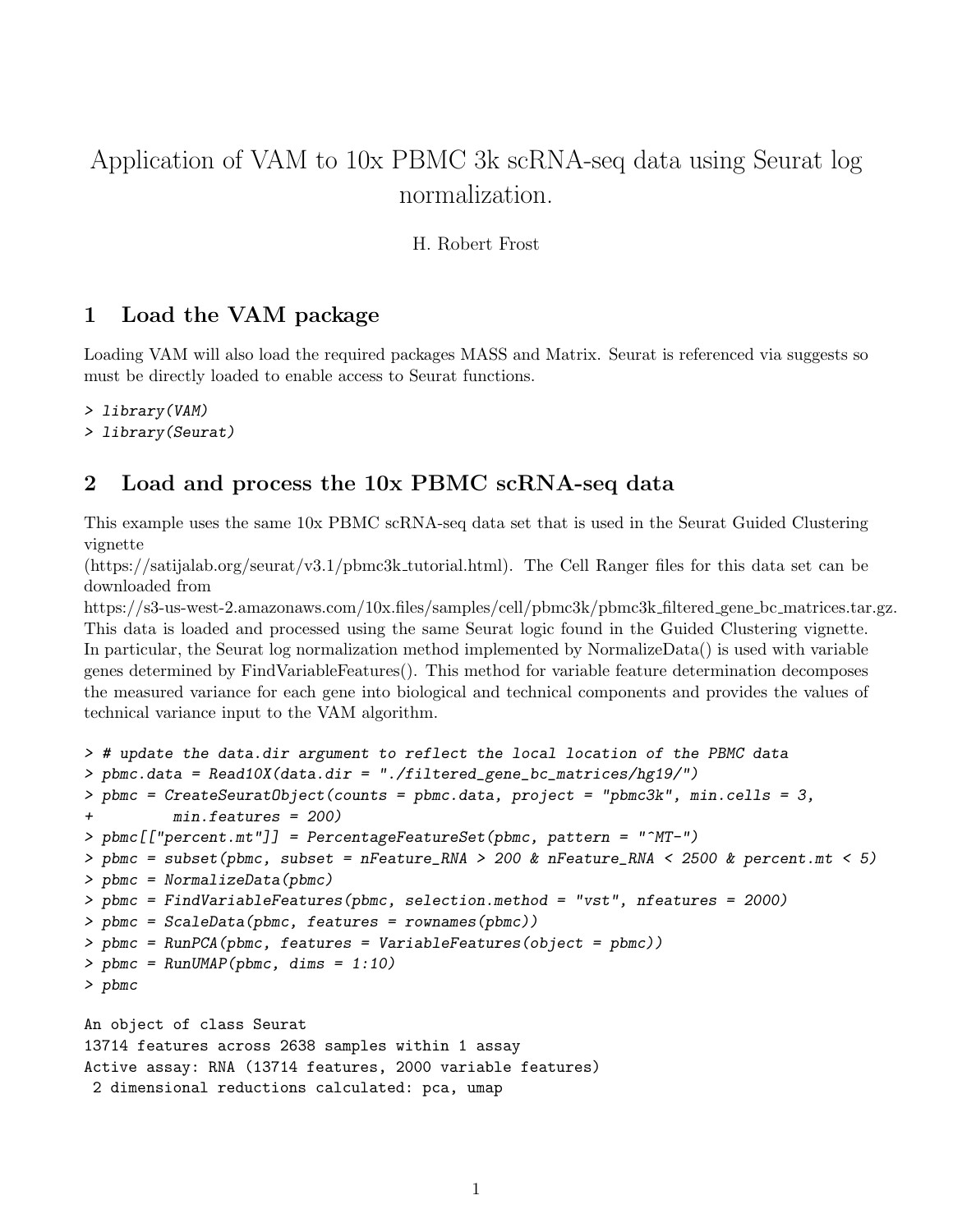# 3 Load Ensembl IDs

The Ensembl IDs and gene names must be read in from the genes.tsv file and filtered to match genes left after the quality control steps performed in the prior section.

```
> feature.data = read.delim("./filtered_gene_bc_matrices/hg19/genes.tsv",
+ header = FALSE, stringsAsFactors = FALSE)
> ensembl.ids = feature.data[,1]
> gene.names = feature.data[,2]
> genes.after.QC = rownames(pbmc@assays$RNA@counts)
> indices.to.keep = unlist(sapply(genes.after.QC, function(x) {which(gene.names == x)[1]}))
> ensembl.ids = ensembl.ids[indices.to.keep]
> gene.names = gene.names[indices.to.keep]
```
# 4 Define gene set collection

A gene set collection containing just the BIOCARTA BLYMPHOCYTE PATHWAY from the

MSigDB C2.CP.BIOCARTA collection will be used for this example. To create a version of this gene set that can be used with the PBMC scRNA-seq data, the Entrez IDs from MSigDB were first mapped to Ensembl IDs using the Bioconductor org.Hs.egENSEMBL package and a gene set collection list object required by vamForSeurat() was created using the createGeneSetCollection() helper function. This helper function filters the original 14 genes down to the 11 that were also contained in the PBMC scRNA-seq data and generates a list whose elements are vectors of gene indices in the scRNA-seq data. To use the VAM method with an entire MSigDB gene set collection (or other collection of pathways), similar logic would be needed to filter genes, determine Ensembl IDs and map these IDs to gene position in the Seurat Assay.

```
> gene.set.name = "BIOCARTA-BLYMPHOCYTE-PATHWAY"
> blymphocyte.gene.ids = c("ENSG00000121594", "ENSG00000005844", "ENSG00000203710",
+ "ENSG00000160255", "ENSG00000117322", "ENSG00000101017", "ENSG00000204287",
+ "ENSG00000198502", "ENSG00000090339", "ENSG00000072694", "ENSG00000081237",
+ "ENSG00000196126", "ENSG00000231021", "ENSG00000230463")
> # Create a collection list for this gene set based on the Ensembl IDs
> gene.set.id.list = list()
> gene.set.id.list[[1]] = blymphocyte.gene.ids
> names(gene.set.id.list)[1] = gene.set.name
> gene.set.id.list
$`BIOCARTA-BLYMPHOCYTE-PATHWAY`
 [1] "ENSG00000121594" "ENSG00000005844" "ENSG00000203710" "ENSG00000160255"
 [5] "ENSG00000117322" "ENSG00000101017" "ENSG00000204287" "ENSG00000198502"
 [9] "ENSG00000090339" "ENSG00000072694" "ENSG00000081237" "ENSG00000196126"
[13] "ENSG00000231021" "ENSG00000230463"
> # Create the list of gene indices required by vamForSeurat()
> (gene.set.collection = createGeneSetCollection(gene.ids=ensembl.ids,
+ gene.set.collection=gene.set.id.list))
$`BIOCARTA-BLYMPHOCYTE-PATHWAY`
ENSG00000005844 ENSG00000203710 ENSG00000160255 ENSG00000117322 ENSG00000101017
```

|       |      | VVVVVVVII LIINUVVVVVVUVVIIIV LIINUVVVVVILUVU LIINUVVVVVIII LIINUVVVVVIVIVIII |      |  |
|-------|------|------------------------------------------------------------------------------|------|--|
| 10383 | 1257 | 13675                                                                        | 256ء |  |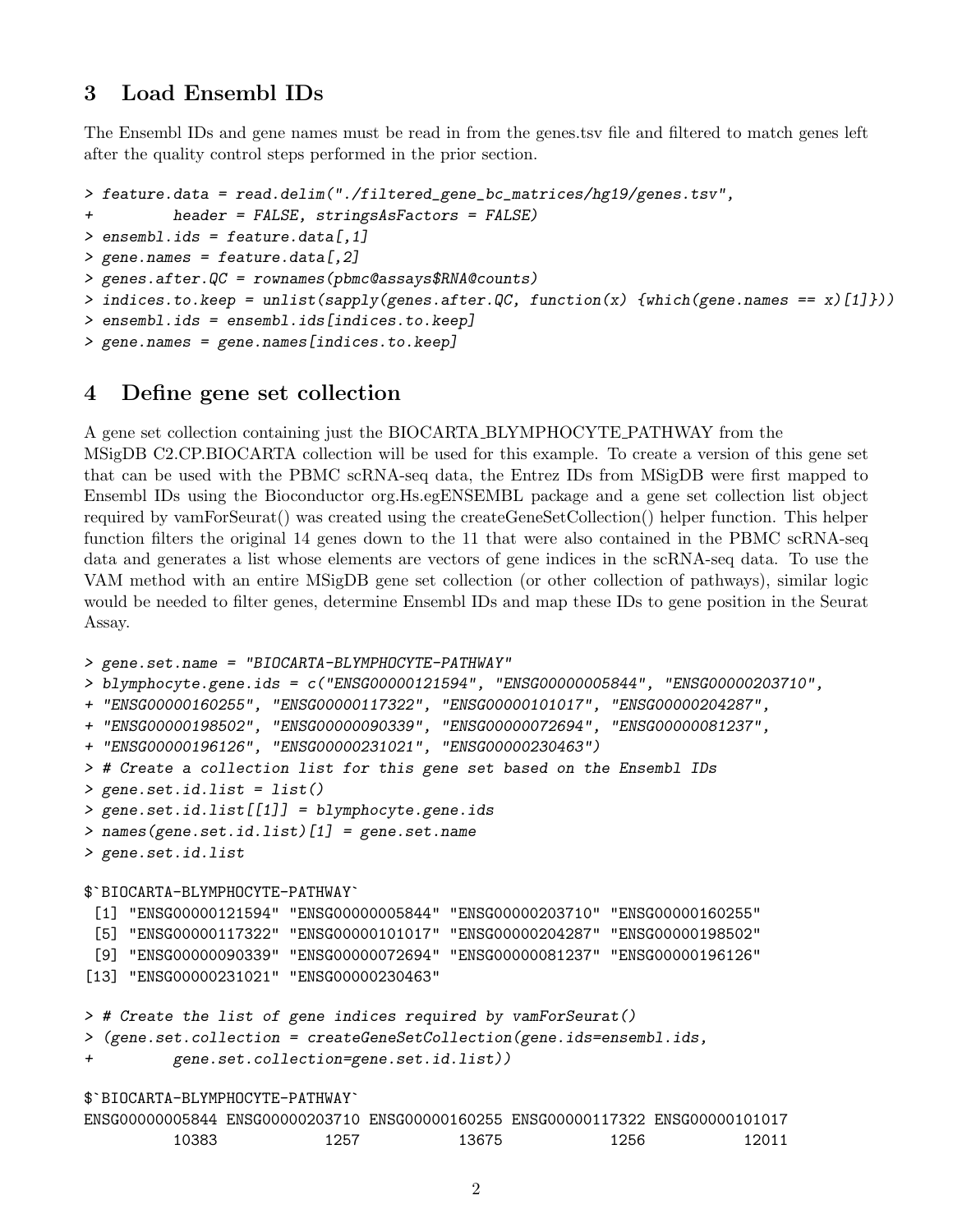```
ENSG00000204287 ENSG00000198502 ENSG00000090339 ENSG00000072694 ENSG00000081237
         4410 4411 12356 1057 1188
ENSG00000196126
         4412
> blymphocyte.gene.indices = gene.set.collection[[1]]
> (blymphocyte.gene.names = gene.names[blymphocyte.gene.indices])
[1] "ITGAL" "CR1" "ITGB2" "CR2" "CD40" "HLA-DRA"
[7] "HLA-DRB5" "ICAM1" "FCGR2B" "PTPRC" "HLA-DRB1"
```
### 5 Execute VAM method

Since the scRNA-seq data has been processed using Seurat, we execute VAM using the vamForSeurat() function. We have set return.dist=T so that the squared adjusted Mahalanobis distances will be returned in a "VAMdist" Assay.

> pbmc = vamForSeurat(seurat.data=pbmc,

```
gene.set.collection=gene.set.collection,
```

```
+ center=F, gamma=T, sample.cov=F, return.dist=T)
```
Look at the first few entries in the "VAMdist" and "VAMcdf" Assays.

> pbmc@assays\$VAMdist[1,1:10]

```
1 x 10 sparse Matrix of class "dgCMatrix"
```
BIOCARTA-BLYMPHOCYTE-PATHWAY 6.687974 60.0483 3.159264 80.79632 33.61149

BIOCARTA-BLYMPHOCYTE-PATHWAY 4.484255 20.98291 . 17.46516 11.84916

```
> pbmc@assays$VAMcdf[1,1:10]
```
1 x 10 sparse Matrix of class "dgCMatrix"

BIOCARTA-BLYMPHOCYTE-PATHWAY 0.1720958 0.7888901 0.08844222 0.8745197 0.5881209

BIOCARTA-BLYMPHOCYTE-PATHWAY 0.1211357 0.4308178 . 0.3765869 0.278141

### 6 Visualize VAM scores

Visualize VAM scores using Seurat FeaturePlot(). The default Assay must first be changed to "VAMcdf".

```
> DefaultAssay(object = pbmc) = "VAMcdf"
```
> FeaturePlot(pbmc, reduction="umap", features=gene.set.name)